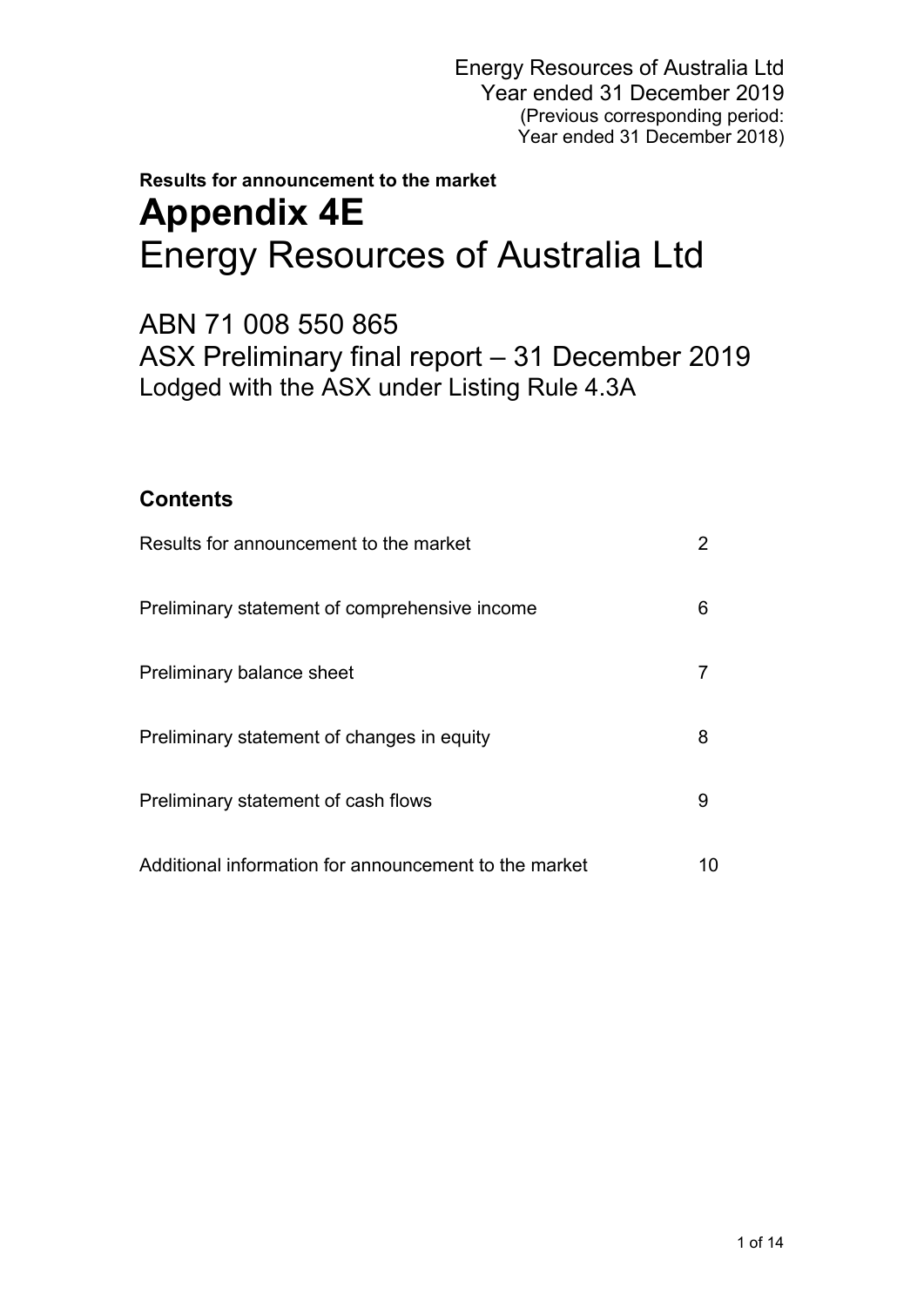## **Results for announcement to the market**

|                                                                                         | Change  |    | 2019<br>\$000 | 2018             |
|-----------------------------------------------------------------------------------------|---------|----|---------------|------------------|
| <b>Revenue</b> from sales of uranium                                                    | 4%      | To | 209,636       | \$000<br>201,203 |
| <b>Revenue</b> from continuing operations                                               | 9%      | To | 235,929       | 215,612          |
| <b>Profit/(loss)</b> from continuing<br>operations after tax attributable to<br>members | 101%    | To | 6,252         | (435, 274)       |
| <b>Net Cash flow</b> from operating<br>activities                                       | $-30\%$ | To | (99, 500)     | (76,336)         |
| <b>Earnings</b> before Interest, Tax,<br>Depreciation and Amortisation                  | 100%    | To | (1, 103)      | (466, 616)       |
| <b>EPS</b> (cents) <sup>1</sup>                                                         | 101%    | To | 1.2           | (84.1)           |

These financial results have been prepared in accordance with the Australian accounting standards.

### **Review of operations**

<u>.</u>

Energy Resources of Australia Ltd (**ERA** or the **Company**) incurred negative cash flow from operating activities of \$100 million in 2019 compared to negative \$76 million in 2018. This was largely due to an increased rehabilitation spend on the Ranger Project Area of \$92 million and the continuing build-up of production inventories for sale into future periods. Despite negative cash flow ERA continued to generate a positive cash margin<sup>[2](#page-1-1)</sup> from the sale of uranium oxide.

ERA held total cash resources of \$285 million at 31 December 2019, comprised of \$209 million in cash at bank and \$76 million of cash held by the Commonwealth Government as part of the Ranger Rehabilitation Trust Fund. The Company has no debt.

ERA recorded a net profit after tax of \$6 million compared to a net loss after tax of \$435 million in 2018. The 2018 earnings were adversely impacted by a change in the rehabilitation estimate and impairment charge of \$433 million after tax. The 2019 results were supported by the settlement of a dispute regarding the design, manufacture and supply of certain infrastructure and the successful execution of the ongoing "Transforming ERA Safely Together" program.

Uranium oxide produced for the year ended 31 December 2019 was 1,751 tonnes, 12 per cent lower than 2018 production of 1,999 tonnes. Production was impacted by the declining ore grades recovered from existing stockpiles.

Revenue from the sale of uranium oxide was \$210 million (2018: \$201 million). Revenue was favourably impacted by higher sales volumes and a favourable movement in the

<sup>1</sup> Earnings per share has been calculated on the basis of the Company's issued share capital prior to

<span id="page-1-1"></span><span id="page-1-0"></span>the issue of shares under the pro-rata renounceable entitlement offer announced on 15 November 2019. <sup>2</sup> Comparing the marginal production cost to the uranium spot price.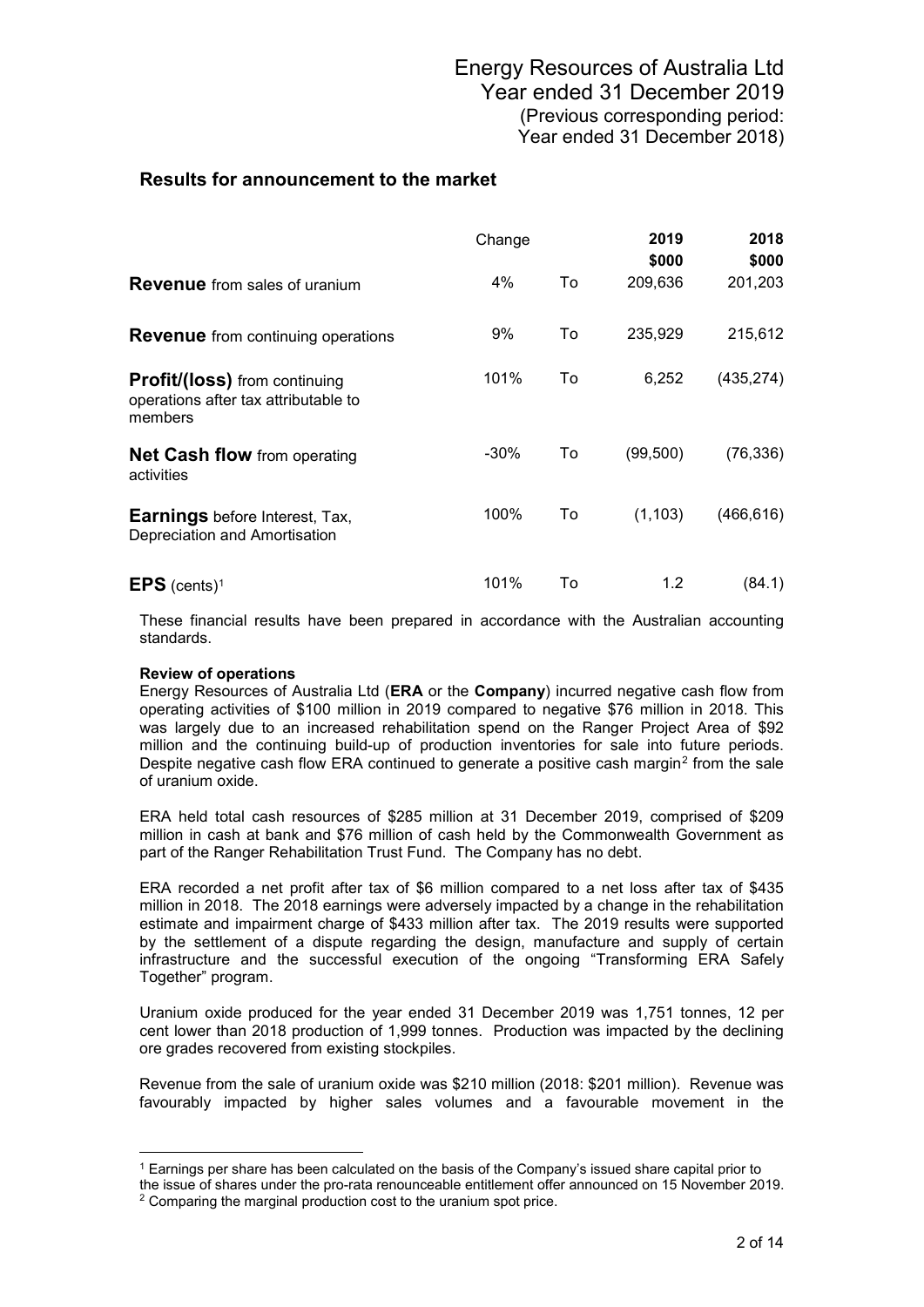## **Results for announcement to the market**

Australian/US dollar exchange rate. This was partially offset by a lower average realised sales price.

Sales volume for 2019 was 1,597 tonnes compared with 1,467 tonnes for 2018. The average realised sales price on contracted sales in 2019 was US\$48.53 per pound compared to US\$47.67 per pound in 2018. The average realised price on all sales (including uncontracted material sold into the spot market) in 2019 was US\$41.89. The average realised price compares favourably against the average spot price for 2019 of US\$25.90 per pound.

With uranium oxide sales denominated in US dollars, the weakening of the Australian dollar had a positive impact on ERA's financial results. With sales weighted towards the first half, the average exchange rate was 70 US cents, compared with 77 US cents for 2018.

Costs for 2019 were lower than the corresponding period in 2018. This result has benefited from the successful execution of a business transformation program. The program has realised savings by increasing efficiencies and lowering input prices. However, these savings have largely been offset by the recognition of an additional provision for payment of employee benefits on termination.

Minor depreciation has been recorded in 2019 due to implementation of Australian Accounting Standard 16 "Leases" for leased assets. No other depreciation was recorded due to the Ranger Cash Generating Unit remaining fully impaired.

Capital expenditure for the year was consistent with 2018 at \$4 million. All expenditure in 2019 related to sustaining capital activities. In 2019, capital expenditure was immediately written off to the Statement of Comprehensive Income and recorded in other expenses. This is a result of the Ranger Cash Generating Unit remaining fully impaired.

### **Rehabilitation**

ERA approved and implemented the Ranger Project Area closure feasibility study (**Feasibility Study**) in February 2019. Following completion of the study, ERA has a consolidated, executable plan (inclusive of progressive rehabilitation activities and post closure activities) to meet the obligations of the Ranger Authority. Rehabilitation activities continued to progress in line with this study during 2019.

The Ranger Project Area continued to be progressively rehabilitated during 2019, with expenditure of \$92 million. Expenditure was primarily associated with the dredge operating to transfer tailings from the Tailings Storage Facility to Pit 3, construction and commissioning of water treatment capacity, the backfill of waste material to Pit 1 and various studies. Additional dredging capacity was launched in the second quarter, with full commissioning completed during the third quarter.

At [3](#page-2-0)1 December 2019, the ERA rehabilitation provision is \$770 million.<sup>3</sup> The strategy and estimate remain consistent with 31 December 2018*.*

### **Funding**

-

On 15 November 2019, the Company announced a pro-rata renounceable entitlement offer of 6.13 new fully paid ERA ordinary shares for each fully paid ordinary share, raising

<span id="page-2-0"></span><sup>3</sup> 31 December 2019 provision discounted at 2 per cent and presented in real terms (undiscounted in real terms of \$818 million and \$874 million undiscounted in nominal terms).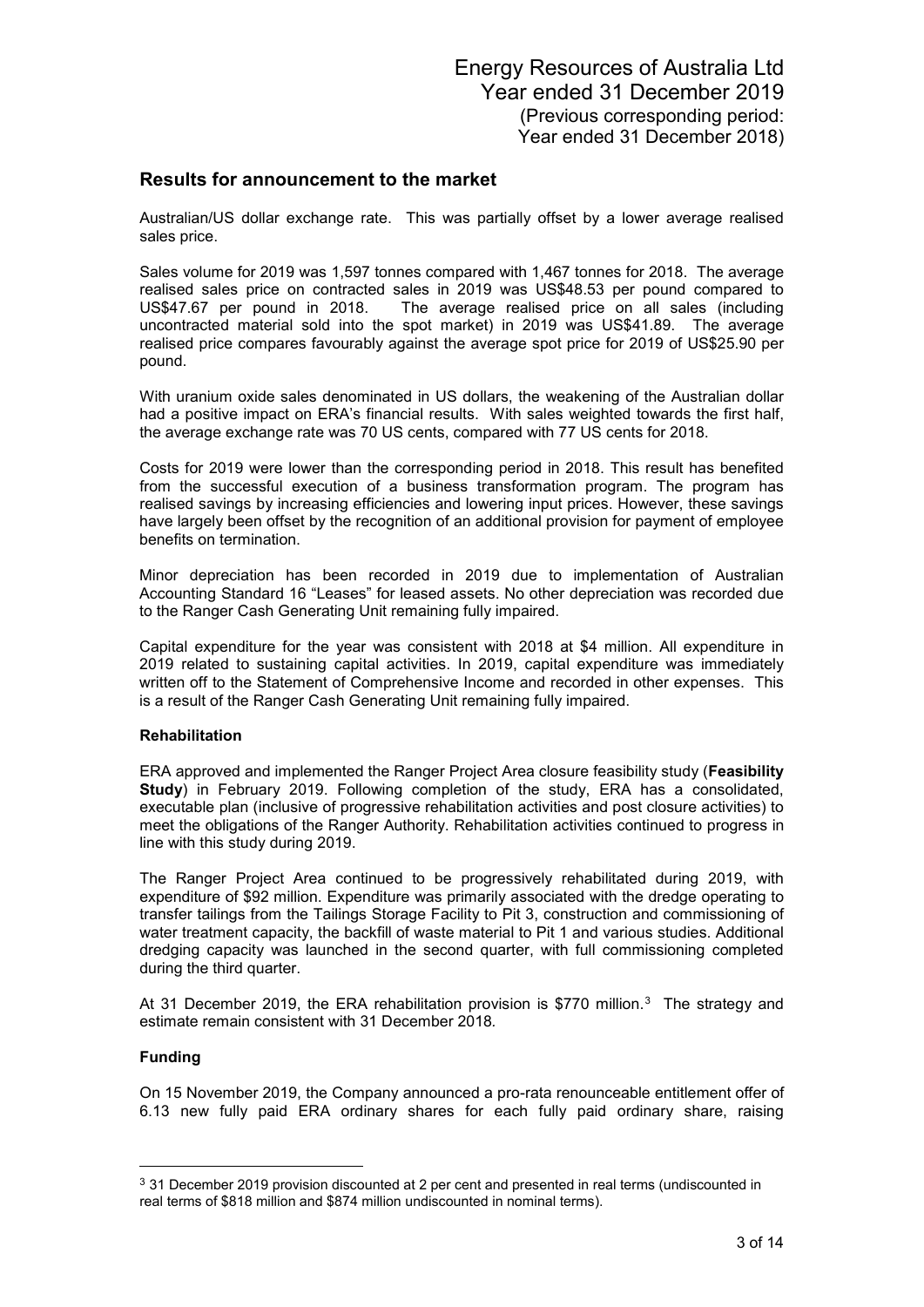### **Results for announcement to the market**

approximately \$476 million, to fund its rehabilitation obligations for the Ranger Project Area (**Entitlement Offer**).

The Entitlement Offer was fully underwritten by North Limited (the **Underwriter** or **North**), a wholly-owned subsidiary of Rio Tinto, pursuant to an Underwriting Agreement dated 15 November 2019 (**Underwriting Agreement**).

On 11 December 2019, the Takeovers Panel (**Initial Panel**) made a declaration of unacceptable circumstances and orders in relation to an application dated 18 November 2019 by Zentree Investments Limited in relation to the affairs of ERA.[4](#page-3-0) On 13 December 2019, Rio Tinto lodged an application for a review of the Initial Panel's decision. On 20 January 2020, the review Panel (**Review Panel**) affirmed the decision of the Initial Panel to make a declaration of unacceptable circumstances and varied the Initial Panel's orders.<sup>[5](#page-3-1)</sup>

New shares under the Entitlement Offer were issued on 25 February 2020. Following the issue of new shares to Rio Tinto under the Entitlement Offer and Underwriting Agreement, Rio Tinto's relevant interests increased from 68.4 per cent to 86.3 per cent.

### **Outlook**

The strategic priority for ERA is the successful rehabilitation of the Ranger Project Area, which ERA believes will demonstrate ERA's commitment to long-term sustainable operations in the region, create a sustainable, positive legacy and underpin potential future growth opportunities.

The uranium spot price remained volatile in 2019 with a closing December spot price of US\$24.82 per pound, approximately 14 per cent lower than the closing December 2018 price.

The market surplus is expected to continue into the medium term. China-led demand growth is expected to support a rebalancing of the market over the longer term as China and other Asian countries continue to progress their nuclear power programs in accordance with longterm energy policy objectives.

However, with considerable market surplus remaining, ERA expects that the uranium market will remain challenging in the near term.

At this time, ERA expects uranium production for 2020 to be within the range of 1,200 tonnes to 1,600 tonnes. The average realised selling price for contracted sales for 2020 is expected to be between US\$50 and US\$55 per pound. However, as at the end of 2019, ERA had sufficient drummed inventory to meet supply commitments under its existing long term contract portfolio. Therefore 2020 production and future sales volumes will have a greater exposure to the spot market than in 2019.

### **Dividends**

<u>.</u>

ERA has decided not to declare a final dividend for the 2019 financial year. No final dividend was paid in respect to the 2018 financial year.

[https://www.takeovers.gov.au/content/Media\\_Releases/2020/downloads/MR20-005.pdf.](https://www.takeovers.gov.au/content/Media_Releases/2020/downloads/MR20-005.pdf)

<span id="page-3-0"></span><sup>4</sup> Copies of the Initial Panel's declaration and orders are reproduced on the Panel's website at: [http://www.takeovers.gov.au/content/Media\\_Releases/2019/downloads/MR19-078.pdf.](http://www.takeovers.gov.au/content/Media_Releases/2019/downloads/MR19-078.pdf)

<span id="page-3-1"></span><sup>5</sup> Copies of the Review Panel's declaration and the variations ordered by the Review Panel are reproduced on the Panel's website at: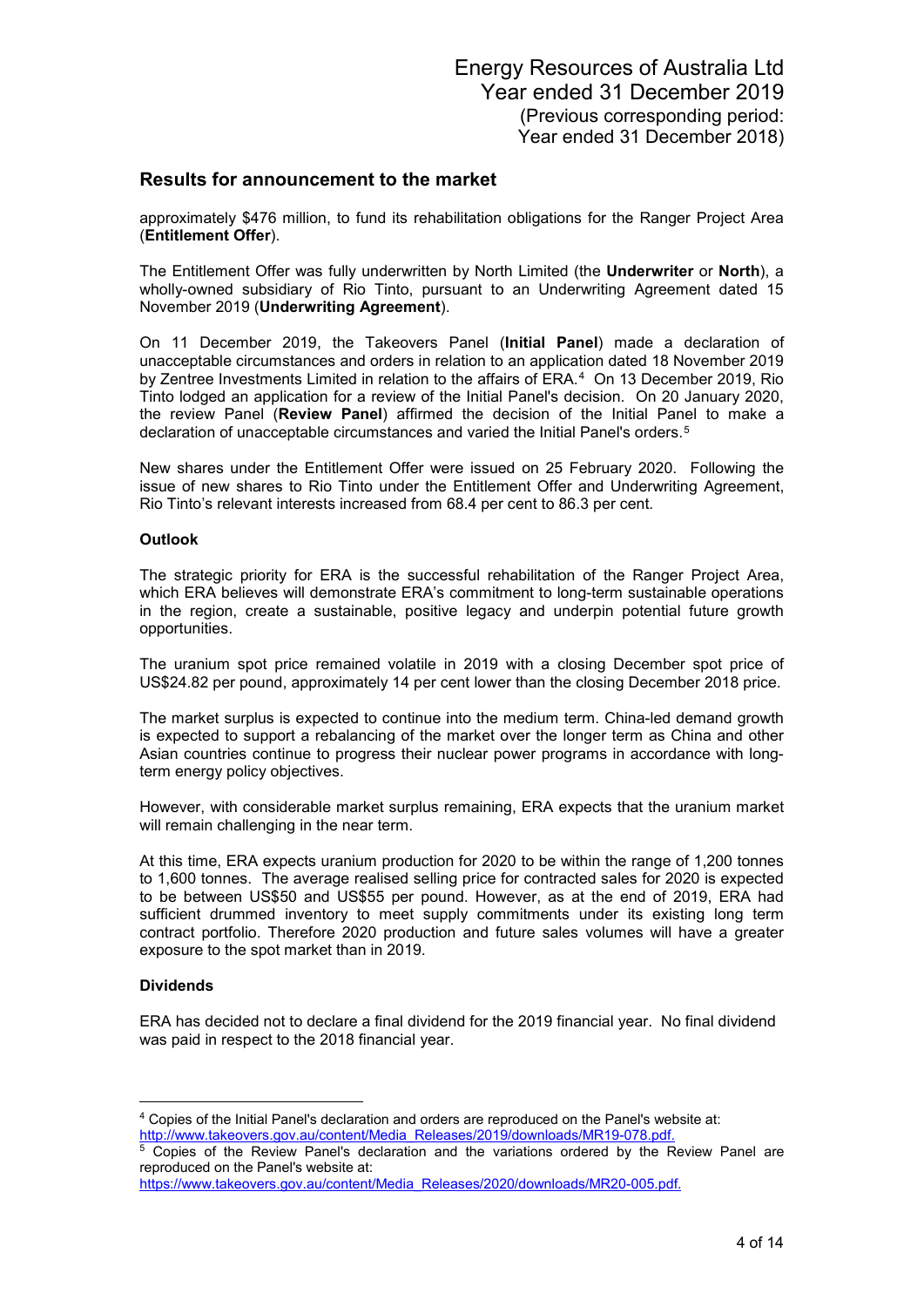## **Results for announcement to the market**

### **Exploration**

There was no exploration expenditure for the year ended 2019.

Given the current uranium market environment, the Ranger 3 Deeps project continues to face material barriers to development. Without a sustained and rapid recovery of the uranium market, the project is not economically viable.

At present, no work is being conducted on further development options for the Ranger 3 Deeps deposit. The Ranger 3 Deeps exploration decline remains under care and maintenance.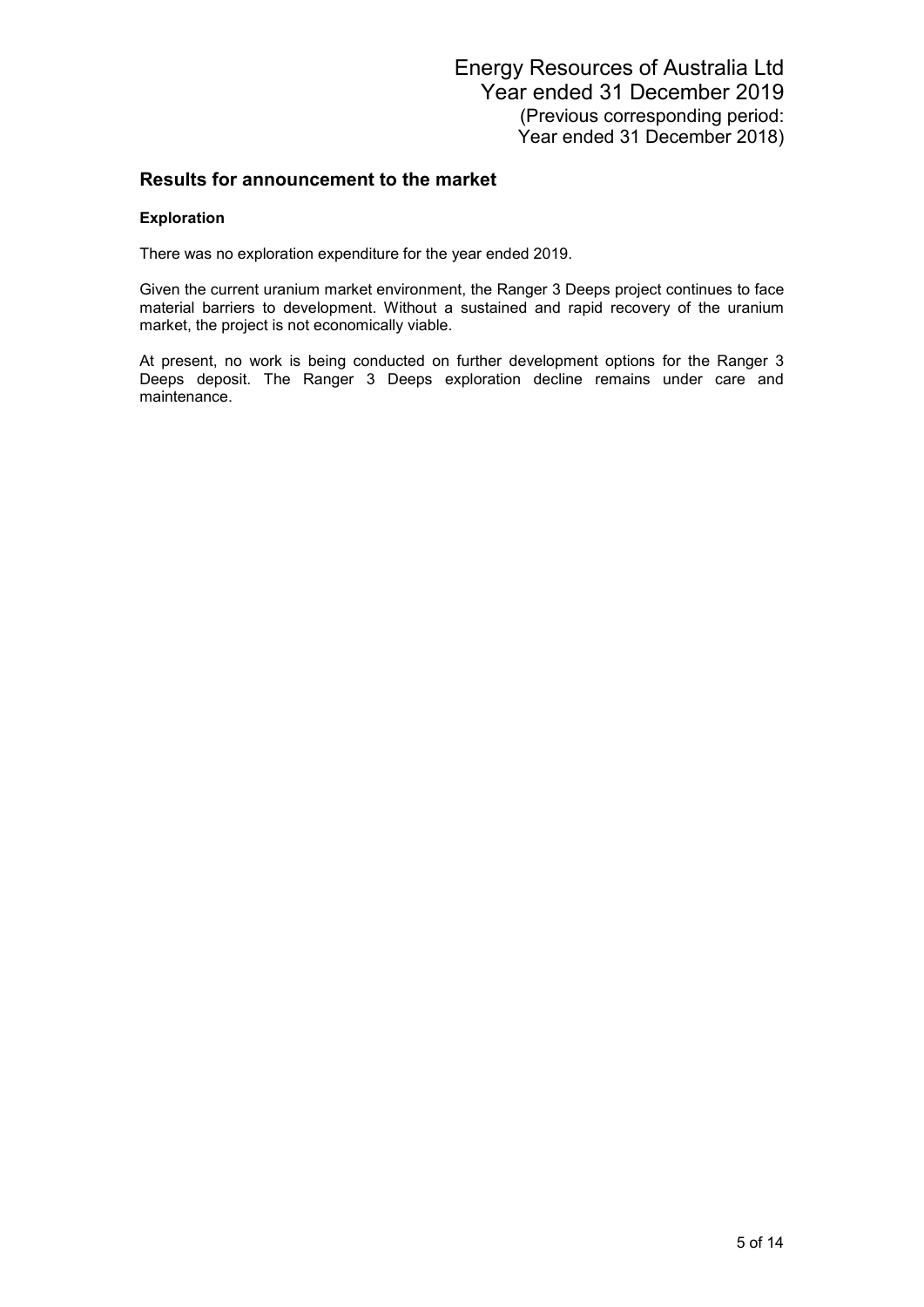## **Preliminary statement of comprehensive income**

|                                                                                                                                                                                                                                                                                                                                                              | 2019<br>\$000                                                                             | 2018<br>\$000                                                                                                    |
|--------------------------------------------------------------------------------------------------------------------------------------------------------------------------------------------------------------------------------------------------------------------------------------------------------------------------------------------------------------|-------------------------------------------------------------------------------------------|------------------------------------------------------------------------------------------------------------------|
| Revenue from continuing operations                                                                                                                                                                                                                                                                                                                           | 235,929                                                                                   | 215,612                                                                                                          |
| Changes in inventories<br>Materials and consumables used<br>Employee benefits and contractor expenses<br>Government and other royalties<br>Commission and shipping expenses<br>Depreciation and amortisation expenses<br>Non-cash impairment charge<br>Changes in estimate of rehabilitation provision<br>Financing costs<br>Statutory and corporate expense | 26,642<br>(81, 499)<br>(108, 821)<br>(11,085)<br>(5,589)<br>(176)<br>(34, 580)<br>(9,055) | 30,799<br>(79, 877)<br>(109, 953)<br>(10, 724)<br>(3, 453)<br>(113, 776)<br>(343, 199)<br>(22, 539)<br>(14, 205) |
| Other expenses                                                                                                                                                                                                                                                                                                                                               | (5, 514)                                                                                  | (5,008)                                                                                                          |
| Profit/(Loss) before income tax<br>Income tax benefit/(expense)<br>Profit/(Loss) for the year                                                                                                                                                                                                                                                                | 6,252<br>6,252                                                                            | (456, 323)<br>21,049<br>(435,274)                                                                                |
| Other comprehensive income for the year, net of tax                                                                                                                                                                                                                                                                                                          |                                                                                           |                                                                                                                  |
| Total comprehensive income for the year                                                                                                                                                                                                                                                                                                                      | 6,252                                                                                     | (435,274)                                                                                                        |
| Profit is attributable to:<br>Owners of Energy Resources of Australia Ltd                                                                                                                                                                                                                                                                                    | 6,252                                                                                     | (435,274)                                                                                                        |
| Total comprehensive income for the year is attributable to:<br>Owners of Energy Resources of Australia Ltd                                                                                                                                                                                                                                                   | 6,252                                                                                     | (435,274)                                                                                                        |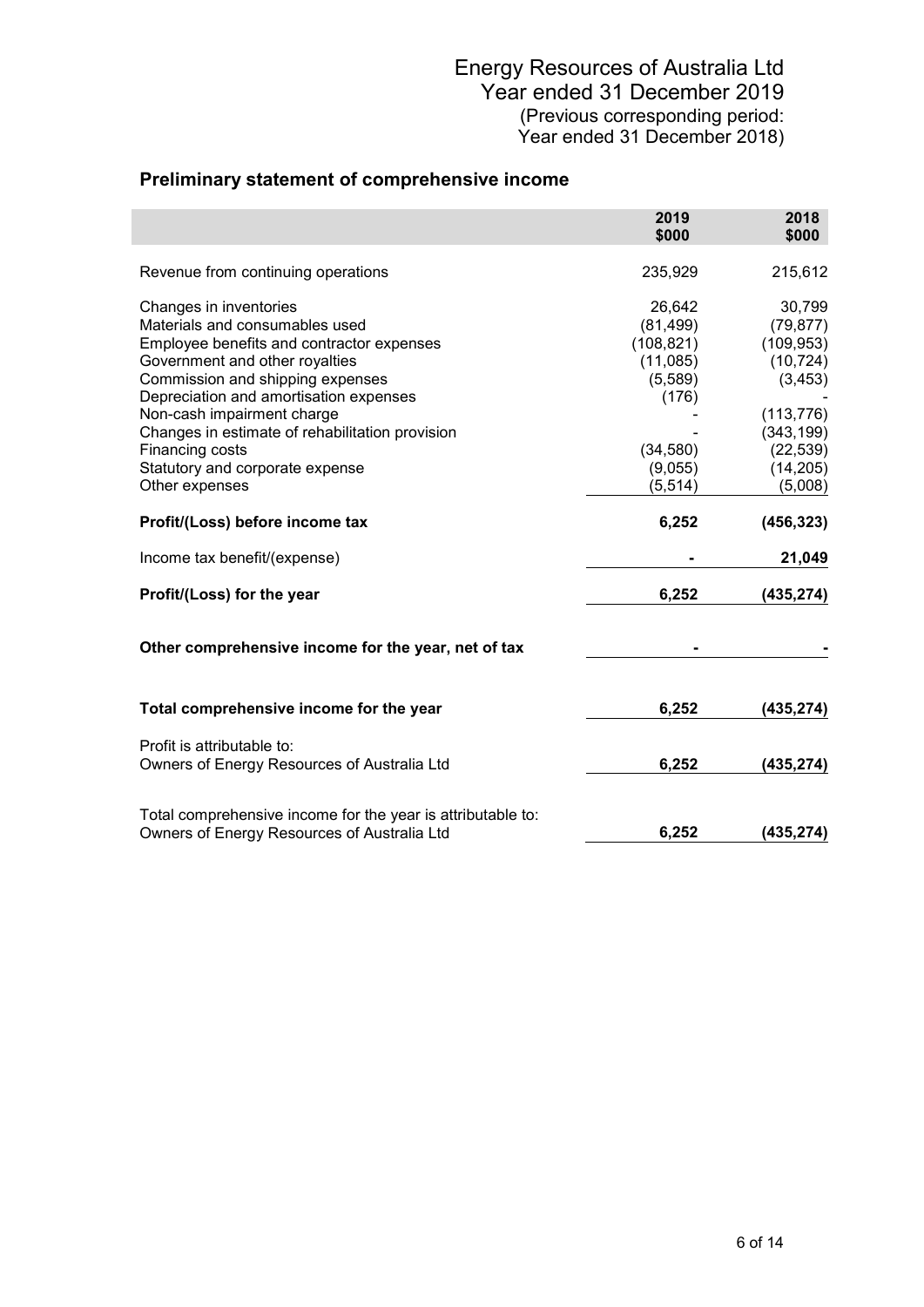| <b>Preliminary balance sheet</b>         |               |                   |
|------------------------------------------|---------------|-------------------|
|                                          | 2019<br>\$000 | 2018<br>\$000     |
| <b>Current assets</b>                    |               |                   |
| Cash and cash equivalents                | 208,591       | 313,736           |
| Trade and other receivables              | 9,400         | 10,519            |
| Inventories                              | 144,281       | 115,352           |
| Other                                    | 5,785         | 1,484             |
| <b>Total current assets</b>              | 368,057       | 441,091           |
|                                          |               |                   |
| <b>Non-current assets</b><br>Inventories | 28,118        | 30,104            |
| Undeveloped properties                   | 89,856        | 89,856            |
| Property, plant and equipment            | 4,213         |                   |
| Investment in trust fund                 | 76,333        | 74,715            |
| <b>Total non-current assets</b>          | 198,520       | 194,675           |
| <b>Total assets</b>                      | 566,577       | 635,766           |
|                                          |               |                   |
| <b>Current liabilities</b>               |               |                   |
| Payables                                 | 41,465        | 37,877            |
| Provisions                               | 137,351       | 102,233           |
| Lease liabilities                        | 2,408         |                   |
| Income received in advance               |               | 34,561<br>174,671 |
| <b>Total current liabilities</b>         | 181,224       |                   |
| <b>Non-current liabilities</b>           |               |                   |
| Provisions                               | 658,270       | 741,885           |
| Lease liabilities                        | 1,770         |                   |
| <b>Total non-current liabilities</b>     | 660,040       | 741,885           |
| <b>Total liabilities</b>                 | 841,264       | 916,556           |
| <b>Net assets</b>                        | (274, 687)    | (280, 790)        |
|                                          |               |                   |
| <b>Equity</b>                            |               |                   |
| Contributed equity                       | 706,485       | 706,485           |
| Reserves                                 | 388,748       | 388,897           |
| <b>Accumulated losses</b>                | (1,369,920)   | (1,376,172)       |
| <b>Total Equity</b>                      | (274, 687)    | (280, 790)        |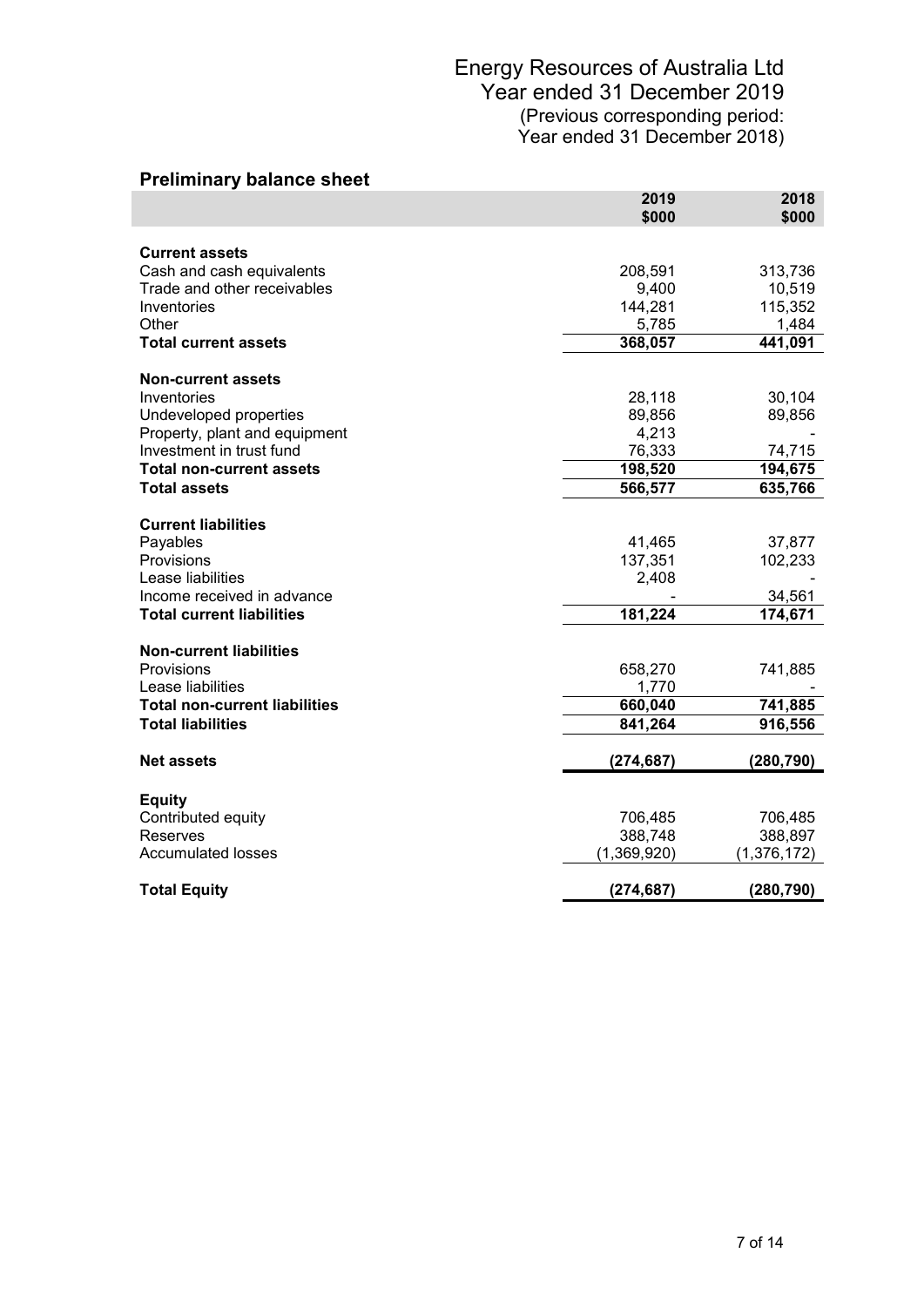|                                                                                                | <b>Contributed</b><br>equity<br>\$'000 | <b>Reserves</b><br>\$'000 | <b>Retained</b><br>earnings<br>\$'000 | <b>Total</b><br>\$'000 |
|------------------------------------------------------------------------------------------------|----------------------------------------|---------------------------|---------------------------------------|------------------------|
| <b>Balance at 1 January 2018</b>                                                               | 706,485                                | 389,300                   | (940, 898)                            | 154,887                |
| Loss for the year                                                                              |                                        |                           | (435, 274)                            | (435, 274)             |
| Other comprehensive<br>income                                                                  |                                        |                           |                                       |                        |
| <b>Total comprehensive</b><br>income for the year                                              |                                        |                           | (435, 274)                            | (435, 274)             |
| <b>Transactions with owners</b><br>in their capacity as<br>owners:                             |                                        |                           |                                       |                        |
| Employee share options -<br>value of employee services                                         |                                        | (403)                     |                                       | (403)                  |
| <b>Balance at 31 December</b><br>2018                                                          | 706,485                                | (403)<br>388,897          | (1, 376, 172)                         | (403)<br>(280, 790)    |
| Profit for the year                                                                            |                                        |                           | 6,252                                 | 6,252                  |
| Other comprehensive<br>income                                                                  |                                        |                           |                                       |                        |
| <b>Total comprehensive</b><br>income for the year                                              |                                        |                           | 6,252                                 | 6,252                  |
| <b>Transactions with owners</b><br>in their capacity as<br>owners:<br>Employee share options - |                                        |                           |                                       |                        |
| value of employee services                                                                     |                                        | (149)                     |                                       | (149)                  |
| <b>Balance at 31 December</b>                                                                  |                                        | (149)                     |                                       | (149)                  |
|                                                                                                |                                        |                           |                                       |                        |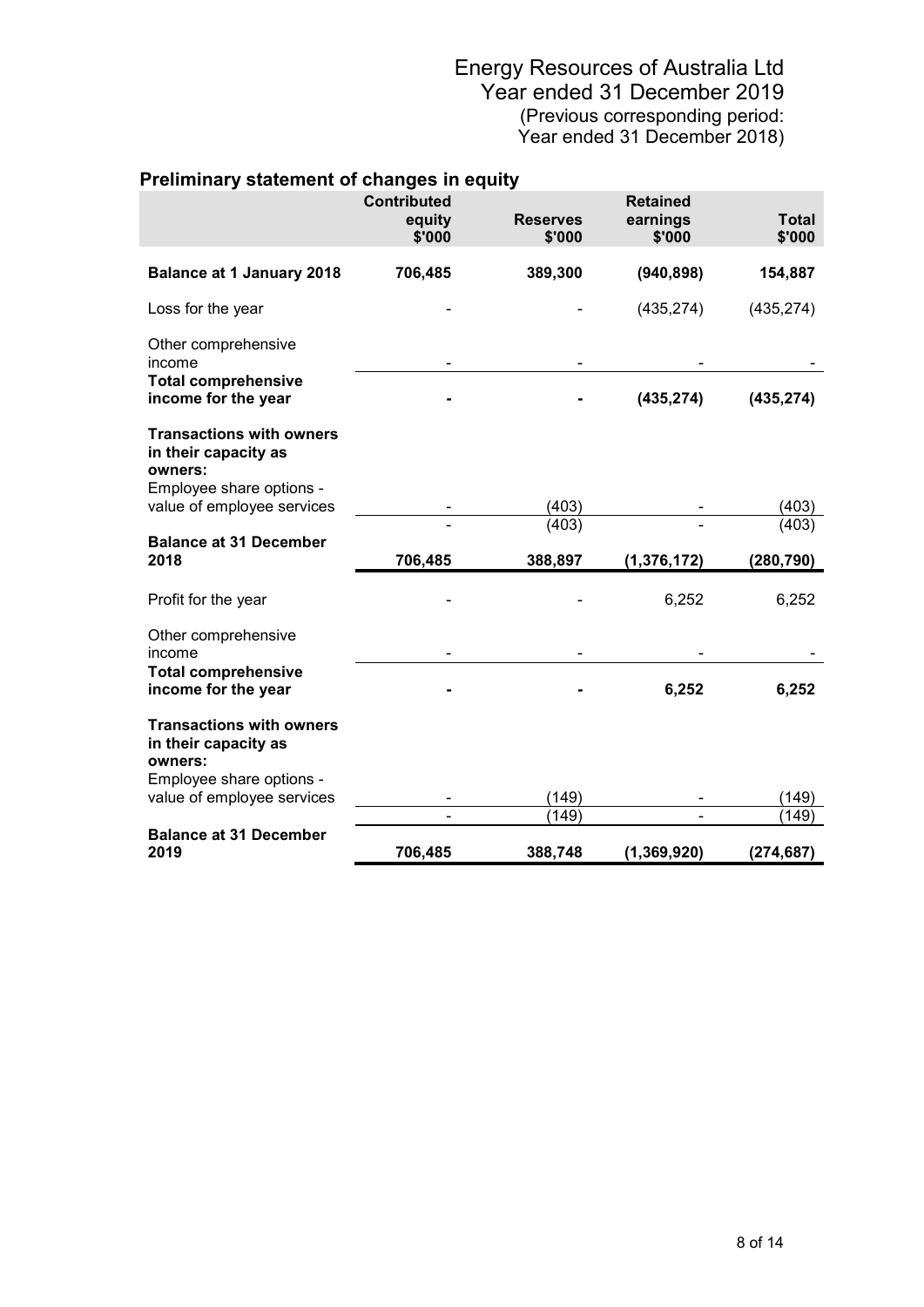## **Preliminary statement of cash flows**

|                                                                              | 2019<br>\$000      | 2018<br>\$000      |
|------------------------------------------------------------------------------|--------------------|--------------------|
|                                                                              | inflows/           | inflows/           |
|                                                                              | (outflows)         | (outflows)         |
| Cash flows from operating activities<br>Receipts from customers              |                    |                    |
| (inclusive of goods and services tax)<br>Payments to suppliers and employees | 219,197            | 215,290            |
| (inclusive of goods and services tax)                                        | (230, 704)         | (239, 089)         |
|                                                                              | (11, 507)          | (23, 799)          |
|                                                                              |                    |                    |
| Payments for rehabilitation<br>Interest received                             | (91, 965)<br>5,953 | (58, 946)<br>8,479 |
| Financing costs paid                                                         | (1,981)            | (2,070)            |
| Net cash inflow/(outflow) from operating activities                          | (99,500)           | (76, 336)          |
|                                                                              |                    |                    |
| Cash flows from investing activities                                         |                    |                    |
| Payments for property, plant and equipment                                   | (3,623)            | (4, 334)           |
| Proceeds from sale of property, plant and equipment                          | 500                |                    |
| Net cash inflow/(outflow) from investing activities                          | (3, 123)           | (4, 334)           |
| Cash flows from financing activities                                         |                    |                    |
| Employee share option payments                                               | (1, 418)           | (1,068)            |
| Payment of lease liabilities                                                 | (1,087)            |                    |
| Net cash inflow/(outflow) from financing activities                          | (2,505)            | (1,068)            |
|                                                                              |                    |                    |
| Net increase/(decrease) in cash held                                         | (105, 128)         | (81, 738)          |
| Cash at the beginning of the financial year                                  | 313,736            | 395,477            |
| Effects of exchange rate changes on cash                                     | (17)<br>208,591    | (3)<br>313,736     |
| Cash at the end of the financial year                                        |                    |                    |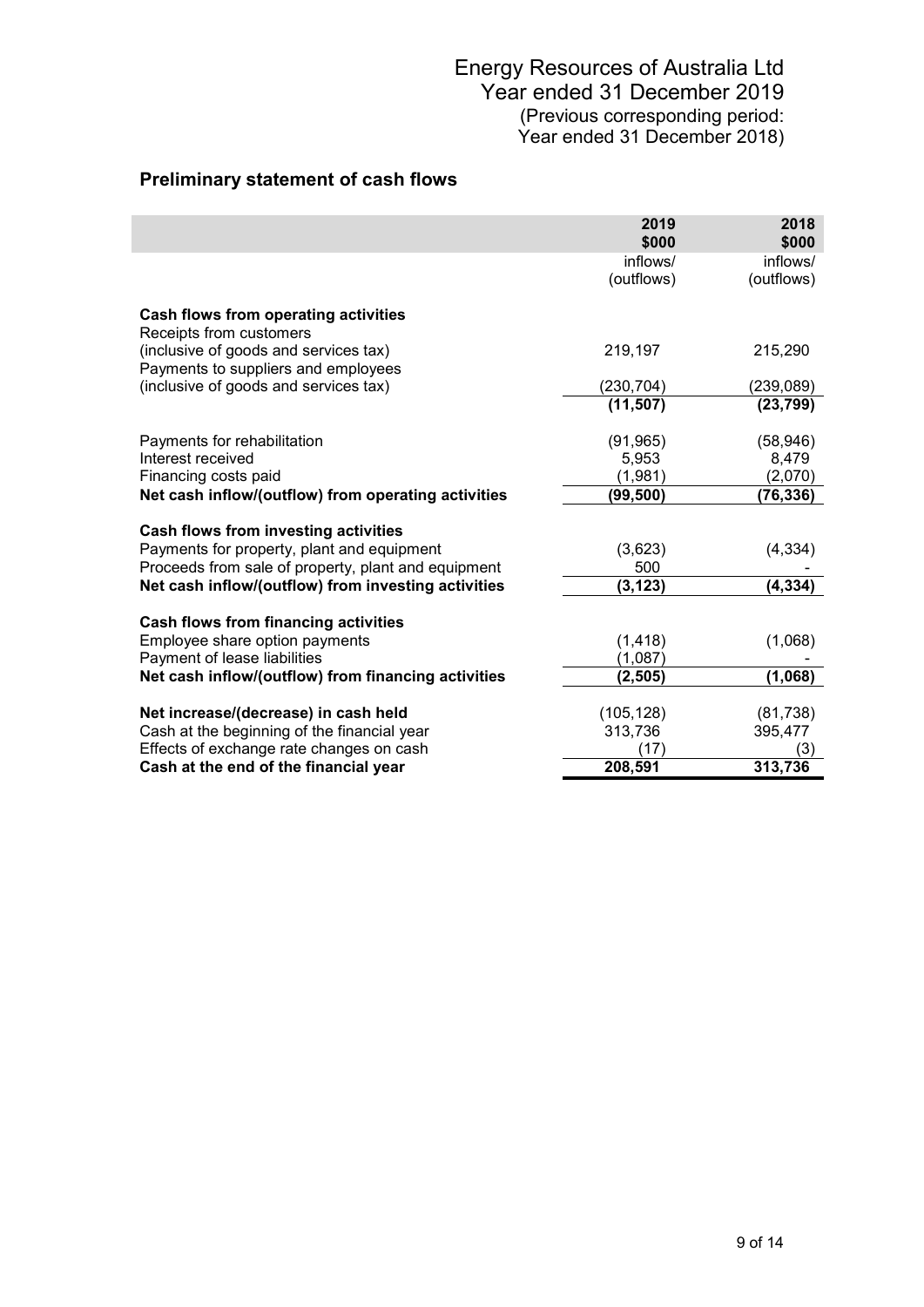| <b>Inventories</b>                                     | 2019<br>\$'000 | 2018<br>\$'000 |
|--------------------------------------------------------|----------------|----------------|
| Inventories - current                                  |                |                |
| Stores and spares                                      | 16.214         | 15.913         |
| Work in progress at cost                               | 3,808          | 1,879          |
| Finished product U <sub>3</sub> 0 <sub>8</sub> at cost | 124,259        | 97,560         |
| Total current inventory                                | 144,281        | 115,352        |
| Inventories - non-current                              |                |                |
| Finished product U <sub>3</sub> 0 <sub>8</sub> at cost | 28,118         | 30.104         |

Inventories are carried at the lower of cost or net realisable value in accordance with AASB 102. When necessary, a net realisable value adjustment is included in 'Changes in inventories' in the statement of comprehensive income.

No net realisable value adjustment was recorded at 31 December 2019 (Nil: 2018).

| <b>Provisions</b>                                | 2019<br>\$'000 | 2018<br>\$'000 |
|--------------------------------------------------|----------------|----------------|
| Provisions - current                             |                |                |
| Employee benefits                                | 13,856         | 10,357         |
| Rehabilitation                                   | 123,495        | 91,876         |
| Total current provisions                         | 137,351        | 102,233        |
| Movement in current rehabilitation provision     |                |                |
| Carrying value at the start of the year          | 91,876         | 71,640         |
| Payments                                         | (91, 965)      | (58, 946)      |
| Right of Use assets depreciation                 | (877)          |                |
| Transfers from non-current provisions            | 124,461        | 79,182         |
| Carrying amount at the end of the year           | 123,495        | 91,876         |
| Provisions – non-current                         |                |                |
| Employee benefits                                | 11,598         | 3,350          |
| Rehabilitation                                   | 646,672        | 738,535        |
| Total non-current provisions                     | 658,270        | 741,885        |
|                                                  |                |                |
| Movement in non-current rehabilitation provision |                |                |
| Carrying value at the start of the year          | 738,535        | 454,049        |
| Unwind of discount                               | 32,598         | 20,469         |
| Change in estimate                               |                | 343,199        |
| Transfers to current provisions                  | (124, 461)     | (79, 182)      |
| Carrying amount at the end of the year           | 646,672        | 738,535        |
|                                                  |                |                |

### **Employee Benefits**

During the year ended 2019, the company continued to develop and plan for the restructure of the work force post production. This has now reached a level of detail where a provision for benefits payable on termination has been recognised in line with Australian Accounting Standards. The total provision recognised is \$10 million. This is split between current liabilities and non-current liabilities based on whether the balance is forecast to be payable within one year.

Potential termination payments beyond 2021 are yet to be recognised due to the level of uncertainty regarding quantum and timing.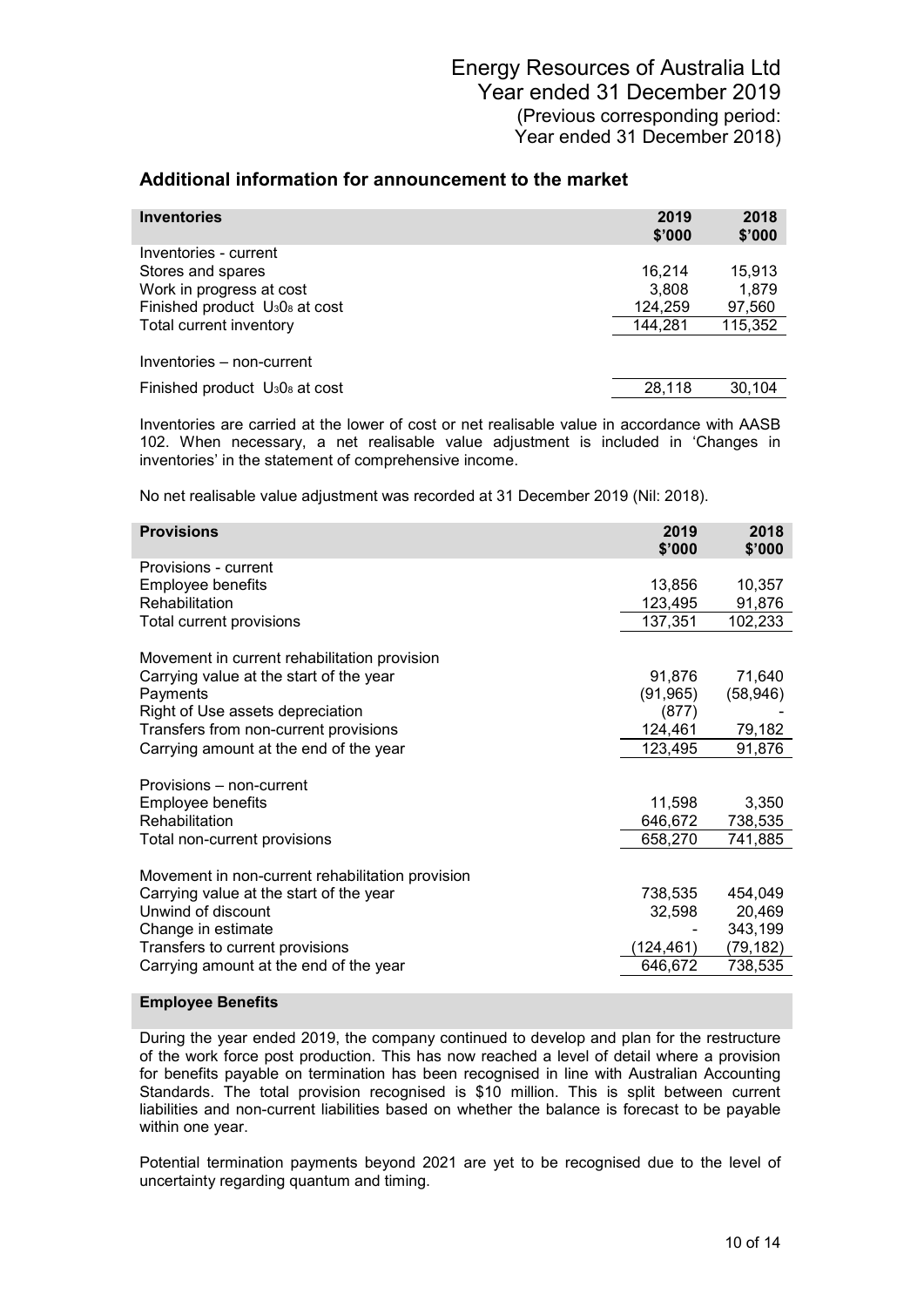#### **Rehabilitation Provision**

The calculation of the rehabilitation provision relies on estimates of costs and their timing to rehabilitate and restore disturbed land to original condition.

The costs are estimated on the basis of a closure model, taking into account considerations of the technical closure options available to meet ERA's obligations. The provision for rehabilitation represents the net present cost at 31 December 2019 of the preferred plan within the requirements of the Ranger Authority. The Ranger Authority requires ERA to cease mining and processing activities by January 2021 and complete rehabilitation of the Ranger Project Area by January 2026.

The closure model is based on the recently completed Feasibility Study which expanded on the previous prefeasibility study completed in 2011. Key packages of work progressed since 2012 include preliminary Pit 3 backfill, Pit 1 capping and design, construction and commissioning of the tailings dredging system. The Feasibility Study has increased the level of certainty regarding forecast rehabilitation expenditure.

Major activities to complete the rehabilitation plan include: material movements, water treatment, tailings transfer, demolition and revegetation. Major cost sensitivities include material movements, water treatment and tailings transfer costs.

The ultimate cost of rehabilitation is uncertain and can vary in response to many factors including legal requirements, technological change, weather events and market conditions. It is reasonably possible that outcomes from within the next financial year that are different from the current cost estimate could require material adjustment to the rehabilitation provision for the Ranger Project Area.

Selected downside sensitivities on the Ranger rehabilitation provision are detailed below.

#### *Process water*

Additional process water volumes are sensitive to many factors and any additional water would require treating through ERA's process water treatment infrastructure, primarily the brine concentrator. Water volumes can vary due to:

- additional rainfall above an average wet season;
- the performance of water treatment plants, including new smaller scale plants that are yet to be fully commissioned;
- the timing of closure of which water catchments occurs; and
- the volume and timing of water expressed from tailings.

If water treatment volumes exceed the available capacity, it may be necessary to expand treatment capacity. This may involve the construction of an additional brine concentrator plant or other alternate technology. This has not been allowed for in the estimate and would come at significant additional cost. Furthermore, any significant delay may further compress the schedule requiring alteration to other closure activities.

#### *Bulk material movement*

Pit 3 bulk material movements are sensitive to the volume and unit cost of the material which is to be moved and the schedule of movement.

#### *Tailings transfer*

Tailings transferred from the Tailings Storage Facility to Pit 3 are principally sensitive to the characteristics of the tailings being moved. An additional dredge has been launched and is now fully commissioned to reduce the risk underpinning this process and maintain the schedule.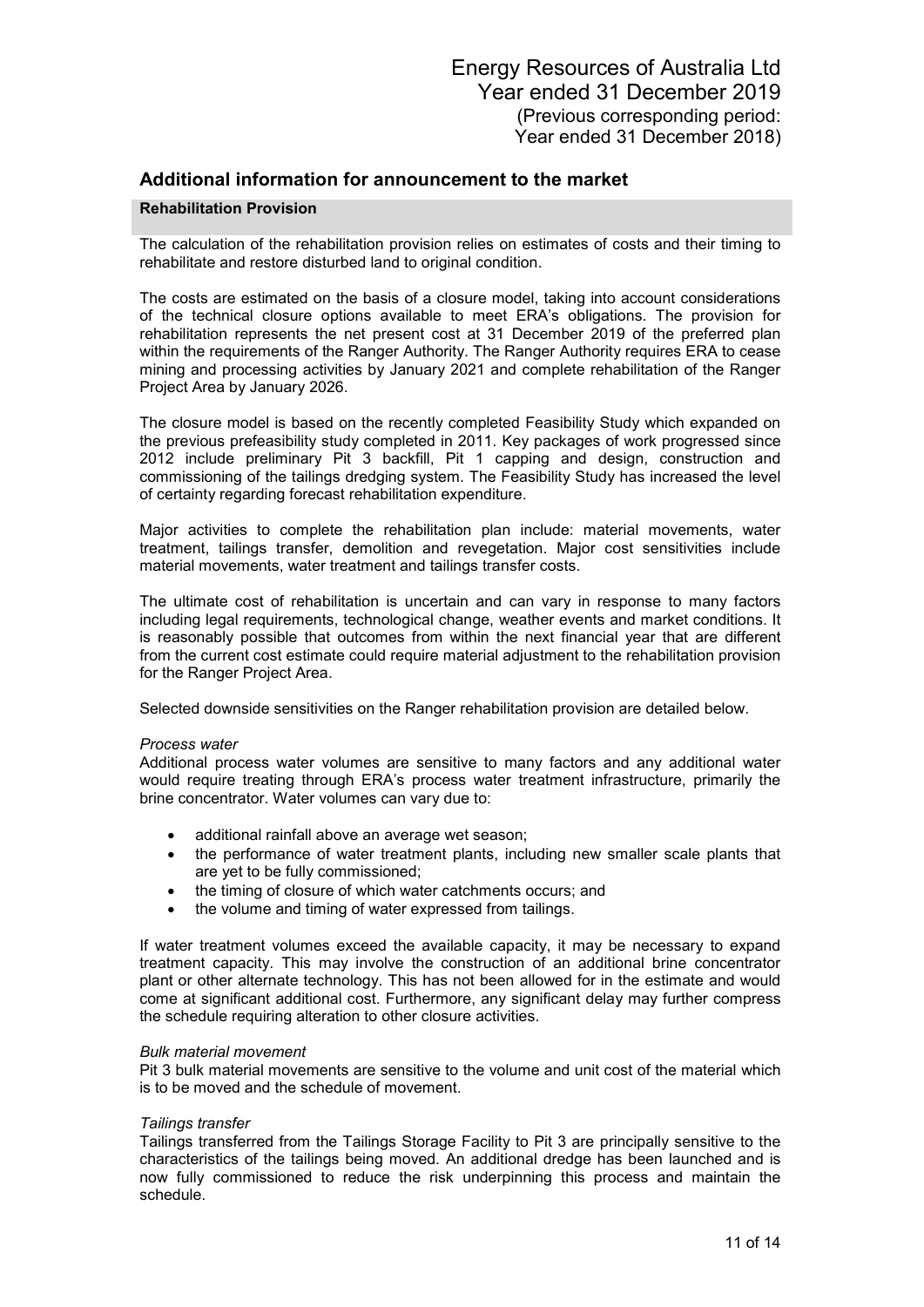#### *Other factors*

In addition to the factors identified above there are many additional items that the estimate is sensitive to, including: evaporation rates, stakeholder requirements, brine salt disposal, engineering studies, tailings consolidation rates, plant mortality and project support costs.

In estimating the rehabilitation provision a risk-free discount rate is applied to the underlying cash flows. At 31 December 2019, the real discount rate was 2.00 per cent.

| Share capital                                  | 2019    | 2018    |
|------------------------------------------------|---------|---------|
|                                                | '000    | '000'   |
| Share capital at the end of the financial year | 517.725 | 517.725 |

| <b>Retained earnings</b>                                                                              | 2019<br>\$'000 | 2018<br>\$'000 |
|-------------------------------------------------------------------------------------------------------|----------------|----------------|
| Retained earnings at the beginning of the financial year<br>Net profit/(loss) attributable to members | (1,376,172)    | (940, 898)     |
| of Energy Resources of Australia                                                                      | 6.252          | (435.274)      |
| Retained profits at the end of the financial year                                                     | (1,369,920)    | (1,376,172)    |

### **Asset Carrying Values**

ERA has two cash generating units (**CGUs**), the Ranger Project Area and the Jabiluka Mineral Lease. The Ranger CGU includes all assets and liabilities related to activities on the Ranger Project Area, including the rehabilitation provision. The Jabiluka Undeveloped Property relates to the Jabiluka Mineral Lease which is currently under a Long Term Care and Maintenance Agreement with Traditional Owners.

At 31 December 2019, the property, plant and equipment in the Ranger CGU continues to be fully impaired. When capital expenditure is incurred it is immediately expensed to the Statement of Comprehensive Income. For the year ended 31 December 2019, \$4 million in capital expenditure was expensed.

At the end of each reporting period, ERA assesses whether there are any indications that ERA's CGUs may be impaired or circumstances have changed to indicate reversal of prior impairments. This requires judgment in analysing possible impacts caused by factors such as the price of uranium oxide, foreign exchange movements, discount rate, project progression, Traditional Owner relationships and weather impacts on process water inventories.

ERA assessed the recoverable amount using a fair value less costs of disposal (**FVLCD**) method. ERA conducts impairment testing using a probability-weighted discounted cash flow model.

### **Undeveloped Properties**

Undeveloped properties are considered assets not yet ready for use. In reporting periods where impairment testing is required, the recoverable amount of the undeveloped properties is determined using the fair value less costs of disposal method. Undeveloped properties consist of the Jabiluka Mineral Lease.

The Jabiluka Mineral Lease is currently subject to a Long Term Care and Maintenance Agreement with Traditional Owners. This agreement ensures the Jabiluka deposit will not be developed without the consent of the Mirarr Traditional Owners. It is uncertain that this consent will be forthcoming and, by extension, that the Jabiluka deposit will be developed. Should this consent not eventuate in the future, the Jabiluka Undeveloped Property would face full impairment.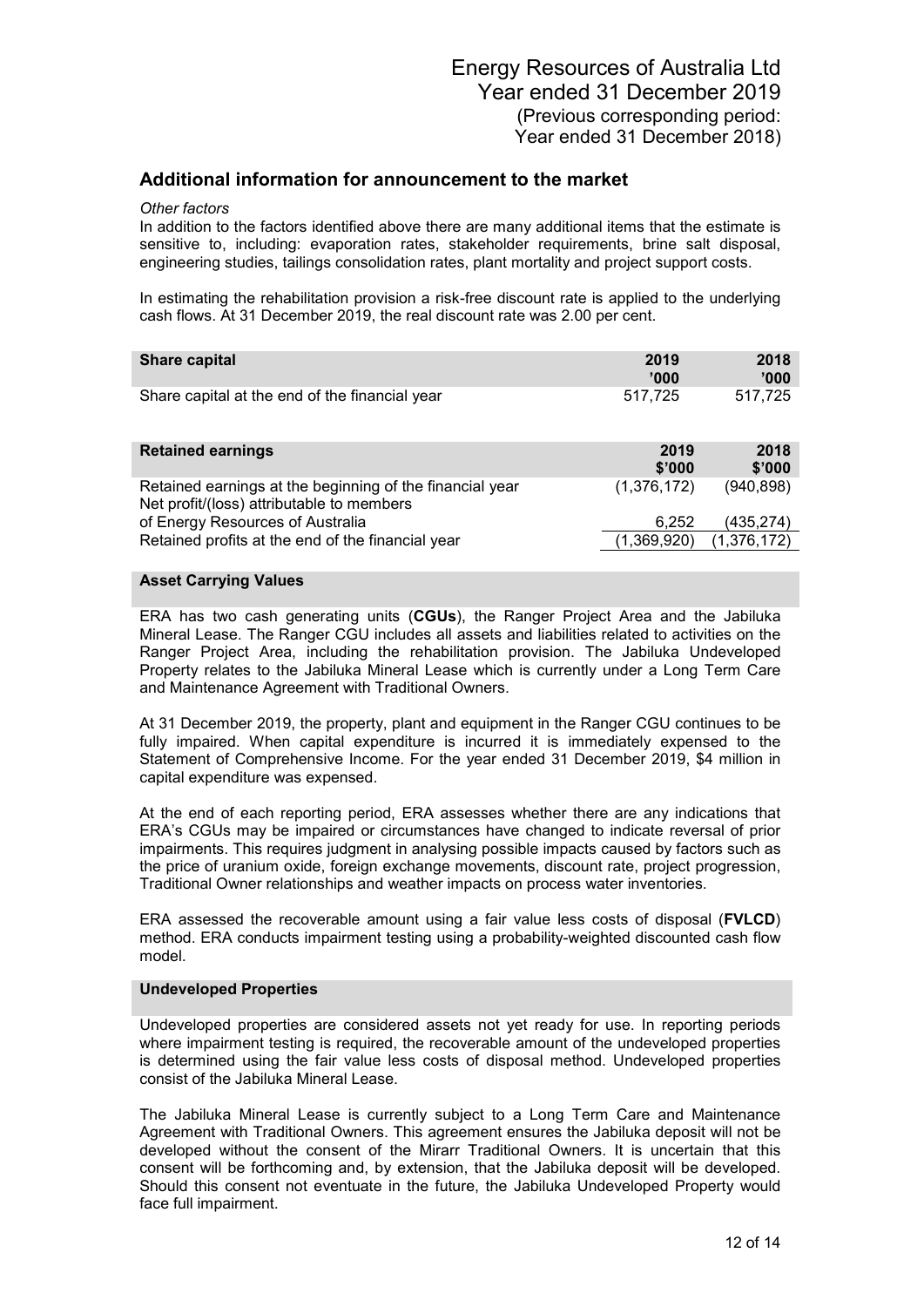The valuation of the Jabiluka Mineral Lease requires a high degree of judgment. To determine the fair value, ERA uses a probability weighted discounted cash flow model, based on post-tax cash flows expressed in real terms, estimated until the end of the life of mine plan and discounted using an asset-specific post-tax real discount rate. Results are cross checked against market valuations of other undeveloped mining projects in the uranium industry and the broader mining sector, including market valuations of mining assets subject to long term approval constraints. The approach has been reviewed by an external valuation expert.

ERA regularly reviews these assumptions and assesses potential impairment indicators. In 2019, the review did not identify any indicators that the carrying amount of the Jabiluka Undeveloped Property may not be recovered in full from successful development or sale. This review primarily considered the following key factors:

- uranium consensus price changes based on a set of brokers that regularly provide a view on the long term uranium oxide price and the ongoing presence of a contract price premium;
- long term consensus forecast Australian/US dollar exchange rates;
- probability and timing of development and ongoing stakeholder relations; and
- applicable discount rate.

The review of these factors did not identify any material changes that would warrant a full impairment review to be conducted. As a result the carrying value of the Jabiluka Undeveloped Property remains at \$90 million.

Key assumptions to which the Jabiluka model is sensitive include: the probability of future development (which includes an assessment of obtaining any required approval and/or support of various stakeholders, including the Traditional Owners, regulatory bodies and shareholders), uranium oxide prices (including term contract price premiums in the future), foreign exchange rates, production and capital costs, discount rate, ore reserves and mineral resources, lease tenure renewal and development delays. A change in these assumptions may result in further impairment. Selected downside sensitivities to the fair value of the Jabiluka CGU and the potential impact on impairment testing at 31 December 2019 are summarised below:

| Sensitivity                                                        | <b>Potential further impairment</b> |
|--------------------------------------------------------------------|-------------------------------------|
| -10 per cent change in the forecast uranium oxide prices           | \$76 million further impairment     |
| +20 per cent change in development capital                         | \$76 million further impairment     |
| +5 per cent change in forecast Australian/US dollar exchange rates | \$20 million further impairment     |
| +1 per cent change in discount rate                                | \$19 million further impairment     |

ERA's view remains that Jabiluka is a large, high quality uranium ore body of global significance.

### **Taxation**

ERA has approximately \$195 million tax losses (at 30 per cent) that are not recognised as deferred tax assets due to uncertainty regarding ERA's ability to generate adequate levels of future taxable profits. This treatment is reviewed periodically. Should future taxable profits eventuate this treatment will not impact ERA's ability to utilise available tax losses in future periods.

Judgement is required in regard to the application of income tax legislation. There is an inherent risk and uncertainty in applying these judgements and a possibility that changes in legislation will impact the carrying amount of deferred tax assets and deferred tax liabilities recognised on the balance sheet.